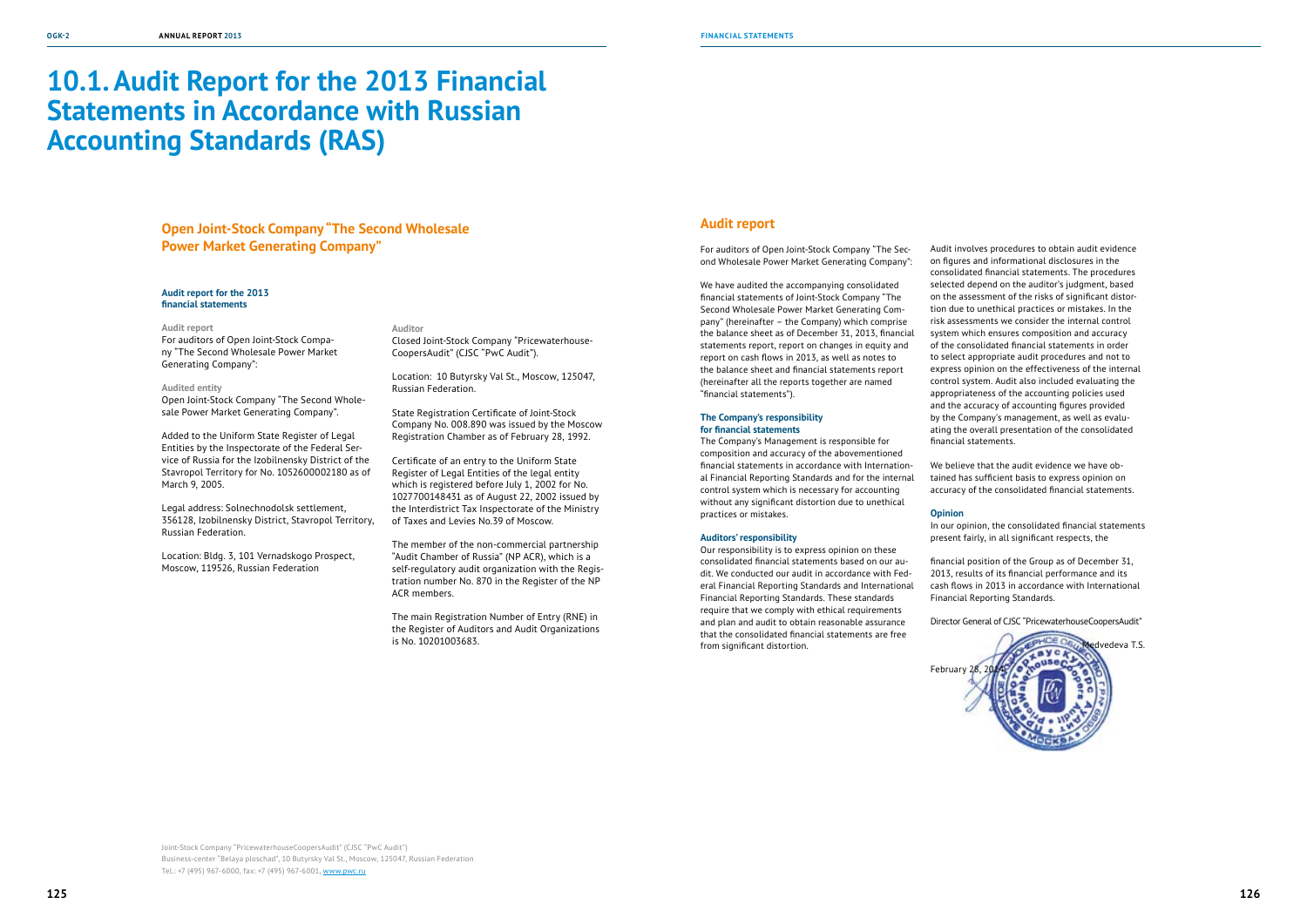# **10.2. Balance Sheet of JSC "OGK-2" for 2013 in Accordance with RAS**

Location (address) **Solnechnodolsk settlement, 356128, Izobilnensky District, Stavropol Territory, Russian Federation** 

| <b>Balance sheet</b>    |                                 |                                                                                 |                                               |                                                                    |         | Codes      |      |
|-------------------------|---------------------------------|---------------------------------------------------------------------------------|-----------------------------------------------|--------------------------------------------------------------------|---------|------------|------|
| As of December 31, 2013 |                                 |                                                                                 |                                               | Form as per All-Russian Classifier<br>of Management Documentation. |         | 0710001    |      |
|                         |                                 |                                                                                 |                                               | Date (dd mm yyyy)                                                  | 31      | 12         | 2013 |
| Company:                |                                 | Open Joint-Stock Company "The Second Wholesale Power Market Generating Company" |                                               | <b>Businesses and</b><br>Organizations                             |         | 76851389   |      |
|                         | Taxpayer Identification Number  |                                                                                 |                                               | Taxpayer ID                                                        |         | 2607018122 |      |
| Type of activity        |                                 | Generation of electricity using heating plants                                  |                                               | Classifier of<br><b>Economic Activities</b>                        |         | 40.10.11   |      |
| form of ownership       | Organizational and legal form / | Open Joint-Stock company /<br>private ownership                                 | All-Russian Classifier of Forms of Ownership. | All-Russian Classifier of Legal Forms /                            | 1 22 47 |            | 16   |
| Measurement unit        | thousand rubles                 |                                                                                 |                                               | All-Russian Classifier<br>of Measurement Units                     |         | 384        |      |
|                         |                                 | Solnechnodolsk settlement 356128 Izobilnensky                                   |                                               |                                                                    |         |            |      |

| <b>Notes</b> | <b>Index</b>                                                                                    | Code | As of December<br>31, 2013 | <b>As of December</b><br>31,2012 | <b>As of December</b><br>31,2011 |
|--------------|-------------------------------------------------------------------------------------------------|------|----------------------------|----------------------------------|----------------------------------|
|              | <b>ASSETS</b>                                                                                   |      |                            |                                  |                                  |
|              | <b>II. CURRENT ASSETS</b>                                                                       |      |                            |                                  |                                  |
| 4.1          | Reserves, including                                                                             | 1210 | 6,707,433                  | 6,925,145                        | 6,426,357                        |
|              | raw materials, materials, and other similar assets                                              | 1211 | 6,629,541                  | 6,846,761                        | 6,348,326                        |
|              | <b>WIP costs</b>                                                                                | 1213 | 3,268                      | 3,758                            | 2,447                            |
|              | finished goods and goods for resale                                                             | 1214 | 74,621                     | 74,621                           | 75,579                           |
|              | shipped goods                                                                                   | 1215 | 3                          | 5                                | 5                                |
|              | VAT on acquired assets                                                                          | 1220 | 723,202                    | 188,998                          | 78,462                           |
| 5.1          | Accounts receivable, including                                                                  | 1230 | 18,553,584                 | 15,689,236                       | 13,635,025                       |
|              | Accounts receivable (payment expected<br>over 12 months after the reporting date), including.   | 1231 | 246,223                    | 494,376                          | 139,793                          |
|              | buyers and customers                                                                            | 1232 | 62.191                     | 382,811                          | 20,718                           |
|              | advances made                                                                                   | 1233 | 130,577                    | 1,703                            | 83,297                           |
|              | other debtors                                                                                   | 1234 | 53,455                     | 109,862                          | 35,778                           |
|              | Accounts receivable (payment expected within 12 months after the<br>reporting date), including: | 1235 | 18,307,361                 | 15,194,860                       | 13,495,232                       |
|              | buyers and customers                                                                            | 1236 | 9,285,413                  | 9,281,610                        | 6,567,072                        |
|              | advances made                                                                                   | 1238 | 3,970,368                  | 844,962                          | 1,219,541                        |
|              | other debtors                                                                                   | 1239 | 5,051,580                  | 5,068,288                        | 5,708,619                        |
| 3.1          | Financial investments (except for monetary equivalents), including                              | 1240 | 4,154,930                  | 2,628,376                        | 68,475                           |
|              | loans issued for a period of less than 12 months                                                | 1241 | 16,113                     | 3,195                            | 3,368                            |
|              | Cash and cash equivalents, including:                                                           | 1250 | 5,747,280                  | 3,751,338                        | 337,851                          |
|              | settlement accounts                                                                             | 1252 | 2,287,896                  | 227,169                          | 337,762                          |
|              | other cash and cash equivalents                                                                 | 1259 | 3,459,384                  | 3,524,169                        | 89                               |
|              | Other current assets                                                                            | 1260 | 3,147                      | 26,614                           | 6,235                            |
|              | <b>Total for Section II</b>                                                                     | 1200 | 35,889,576                 | 29,209,707                       | 20,552,405                       |
|              | <b>BALANCE</b>                                                                                  | 1600 | 154,680,529                | 136,679,714                      | 117,776,124                      |

| <b>Notes</b> | <b>Index</b>                                                  | Code | 31.2013     | As of December As of December<br>31.2012 | <b>As of December</b><br>31,2011 |
|--------------|---------------------------------------------------------------|------|-------------|------------------------------------------|----------------------------------|
|              | <b>ASSETS</b>                                                 |      |             |                                          |                                  |
|              | <b>I. NON-CURRENT ASSETS</b>                                  |      |             |                                          |                                  |
| 1.1          | Intangible assets, including                                  | 1110 | 716,647     | 40,233                                   | 45,690                           |
|              | intellectual property rights                                  | 1111 | 630,501     | 40.233                                   | 45.690                           |
|              | others                                                        | 1119 | 86,146      |                                          |                                  |
| 2.1          | Fixed assets, including                                       | 1150 | 98,586,442  | 81,963,561                               | 68,035,514                       |
|              | Articles of fixed assets, including                           | 1151 | 51,995,267  | 52,481,817                               | 32,568,585                       |
|              | land plots and natural resources sites                        | 1152 | 66,551      | 66,551                                   | 64,407                           |
|              | land plots and natural resources sites                        | 1153 | 51,711,617  | 52,172,606                               | 32,238,526                       |
| 2.2          | Capital investments in progress                               | 1154 | 46,591,175  | 29,481,744                               | 35,466,929                       |
|              | Interest-bearing investments in tangible assets               | 1160 |             |                                          | 9,595                            |
| 3.1          | Financial investments, including                              | 1170 | 2,473,997   | 2,761,531                                | 1,653,641                        |
|              | investments in subsidiaries                                   | 1171 | 24,713      | 24,713                                   | 554,703                          |
|              | investments in dependent companies                            | 1172 |             | 530,000                                  |                                  |
|              | investments in other companies                                | 1173 | 581,342     | 66,358                                   | 87,280                           |
|              | loans issued to companies for a period of more than 12 months | 1174 | 1,048,344   | 1,061,055                                | 13,016                           |
|              | Deferred tax assets                                           | 1180 | 437,224     | 613,126                                  | 304,136                          |
|              | Other non-current assets, including                           | 1190 | 16,576,643  | 22,091,556                               | 27,175,143                       |
|              | VAT on acquired assets                                        | 1192 | 5,956       | 6,477                                    | 11,512                           |
|              | <b>Total for Section I</b>                                    | 1100 | 118,790,953 | 107,470,007                              | 97,223,719                       |

Form as per All-Russian Classifier of Management Documentation 0710001 p.2